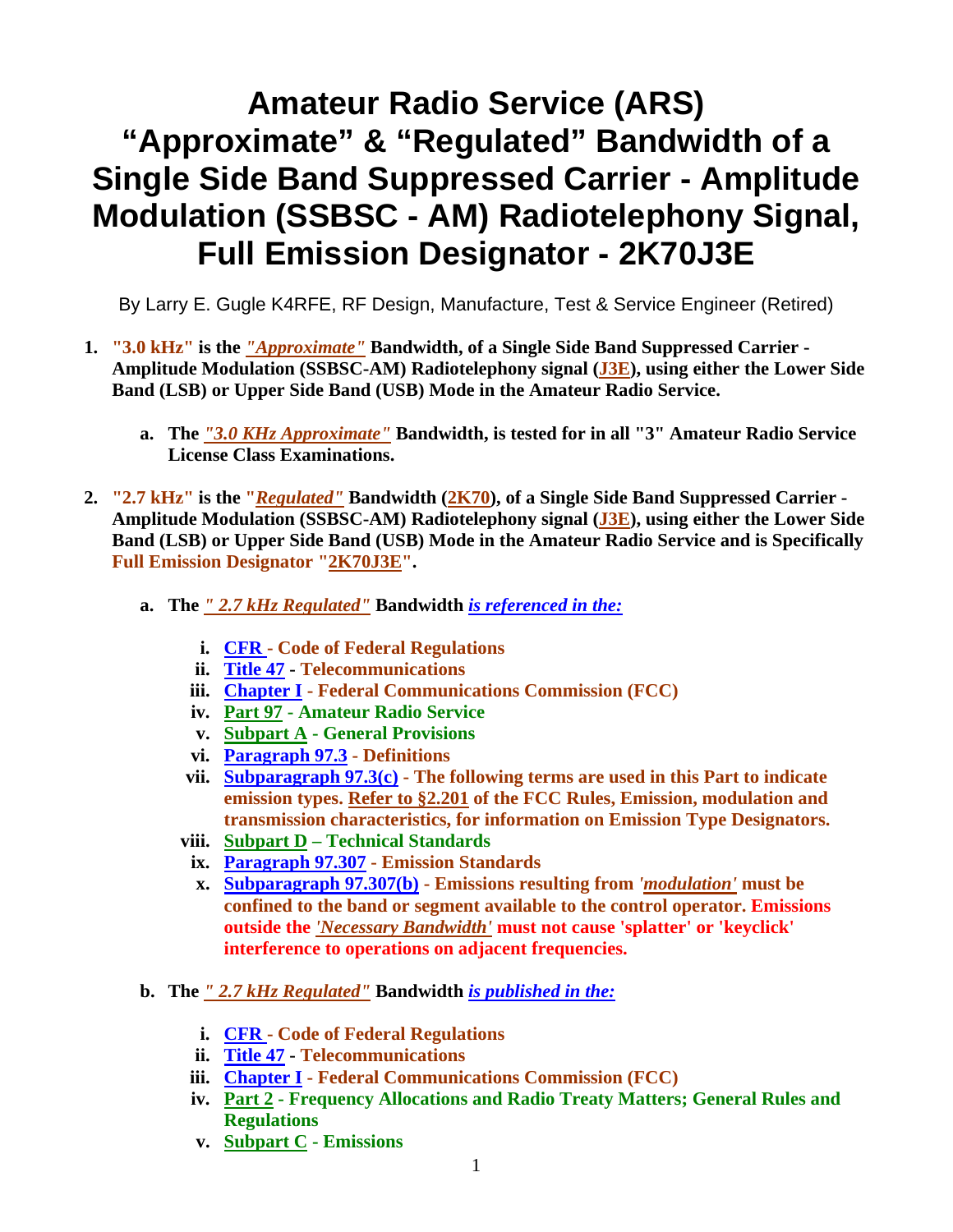- **vi. Paragraph 2.201 Emission, Modulation, and Transmission Characteristics**
- **vii. Subparagraph 2.201(a) Emissions are designated according to their**  *Classification* **and their** *Necessary Bandwidth.*
- **viii. Subparagraph 2.201(g) Whenever the full designation of an emission is necessary, the symbol for that emission, as given above, shall be preceded by the**  *Necessary Bandwidth* **of the emission as indicated in §2.202(b)(1).**
- **ix. Paragraph 2.202 Bandwidths**
- **x. Subparagraph 2.202(b)** *Necessary Bandwidth*
- **xi. Subparagraph 2.202(b)(1) The** *Necessary Bandwidth* **shall be expressed by three numerals and one letter. The letter occupies the position of the decimal point and represents the unit of bandwidth. The first character shall be neither zero nor K, M or G.**
- **3. Most transmitters are not completely free of** *"spurious emissions"***, commonly called "***spurs***". Also most have less than an optimum suppression of 3rd Order Intermodulation Distortion (IM3) products. A "3.0 kHz Approximate" Band Width (BW), should be maintained which gives a "***300 Hz"* **Guard Band Width (BW), so that your transmitted emissions will not:** 
	- *a.* **Be "***Out-of-Band-Edge-Frequency"* **(Outside Amateur Radio Service Band frequency limits).**
	- *b.* **Be "***Out-of-Operator-Band-Segment-Edge-Frequency"* **(Outside frequency limits for specific Operator License Class within the Band).**
	- *c.* **Be "***Out-of-Mode-Band-Segment-Edge-Frequency"* **(Outside frequency limits for the specific "Mode" of Emission).**
	- **d. Cause** *"Unnecessary-Interference"* **to other Amateur Radio Service Stations on nearby frequencies.**
	- **e. Reference: CFR, Title 47, Chapter-1, Part 97, Sub-Part B, Section 97.101(d) and Sub-Part D, Section 97.301(a), (b), (c) and (d).**
- **4. Do not transmit any closer to any "***Band Edge Frequency", "Band Segment Edge Frequency", "Mode-Band-Segment-Edge-Frequency"* **or** *"Another Conversations Frequency"* **for the following emission types:** 
	- **a. "100 Hz" using** *Emission Designator* **"100HA1A", which is** *"ON" and "OFF" keying Continous Wave (CW) Radiotelegraphy using the International Morse Code.*
	- **b. "2.7 kHz" using** *Emission Designator* **"2K70J3E", which is** *Single Side Band Suppressed Carrier - Amplitude Modulation (SSBSC-AM) Radiotelephony.*
	- **c. "6 kHz" using** *Emission Designator* **"6K00A3E", which is** *Double Side Band Full Carrier - Amplitude Modulation (DSBFC-AM) Radiotelephony.*
	- **d. "16 kHz" using** *Emission Designator* **"16K0F3E", which is** *Frequency Modulation (FM) Radiotelephony.*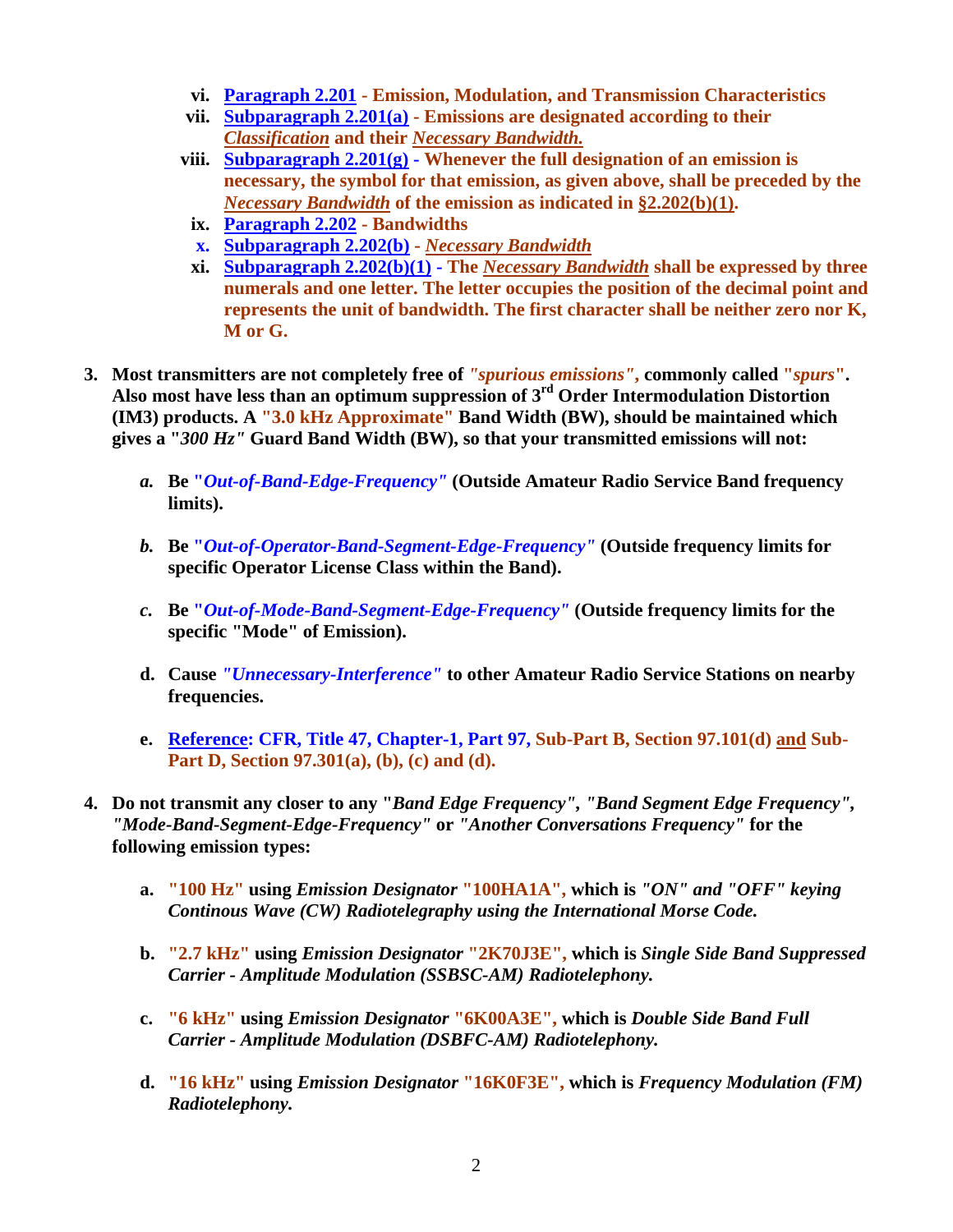- **e. "16 kHz" using** *Emission Designator* **"16K0G3E",** *which is Phase Modulation (PM) Radiotelephony*
- **f. Reference: CFR, Title 47, Chapter-1, Part 2, Sub-Part C, Section 2.201 and 2.202.**

## **5. The Most Common Producers of a Transmitter Stages Excessive Band Width (EBW) are:**

- **a. Improper adjustment of the 'Bias Voltage Variable Resistors' in a Transmitter RF Power Amplifier (RFPA) stage.** 
	- i. Variable Resistors are connected in circuits inside a Transceiver configured using either all 'Three' legs, referred to as 'Potentiometers' or using only 'Two' of the 'Three' legs, referred to as 'Rheostats'. The most common Printed Circuit Board (PCB) configuration is the Potentiometer.
	- ii. *The 'Bias Voltage Potentiometers',* in the Transmitter Modules RFPA Stage, set the Bias Voltage for the 'Driver' Transistor(s) and 'Final' Transistor(s) so they are in the appropriate Class of Operation.
	- iii. *Proper setting of the 'Bias Voltage Potentiometers'*, ensures that the Transmitter Modules RFPA Stage is in a *Linear Mode* of operation when using a SSBSC-AM Radiotelephony Emission, which must be Class 'A', Class 'AB1', Class 'AB2', or Class 'B'.
	- iv. *Improper setting of the 'Bias Voltage Potentiometers'*, can cause the Transmitter Modules RFPA Stage to be in a *Non-Linear Mode* of operation when using SSBSC-AM Radiotelephony Emission, which would be Class 'C'. *This will distort the SSBSC-AM Audio Frequencies (AF) modulating the Radio Frequency (RF) Carrier Signal.*

## b. **Use of an Electron Tube** *or* **Solid State Semiconductor, RFPA, that does not have an Input 'Pi' or 'L' Configured Low Pass Filter (LPF) Coupling Network.**

- i. **An Input 'Pi' or 'L' configured LPF Coupling Network,** *must* **be applied to the 'Input Electrode', of any RFPA.** The Input Electrodes are the '*Cathode'* in a Power Triode, the *'Control-Grid'* in a Power Tetrode, the *'Control-Grid'* in a Power Pentode, the *'Base'* of a Bipolar Junction Transistor (BJT) and the *'Gate'* of a Field Effect Transistor (FET).
- ii. An Input 'Pi' or 'L' configured LPF Coupling Network, **prevents input signal waveform distortion.**
- iii. An Input 'Pi' or 'L' configured LPF Coupling Network, **provides Intermodulation Distortion (IMD) Harmonic Reduction.**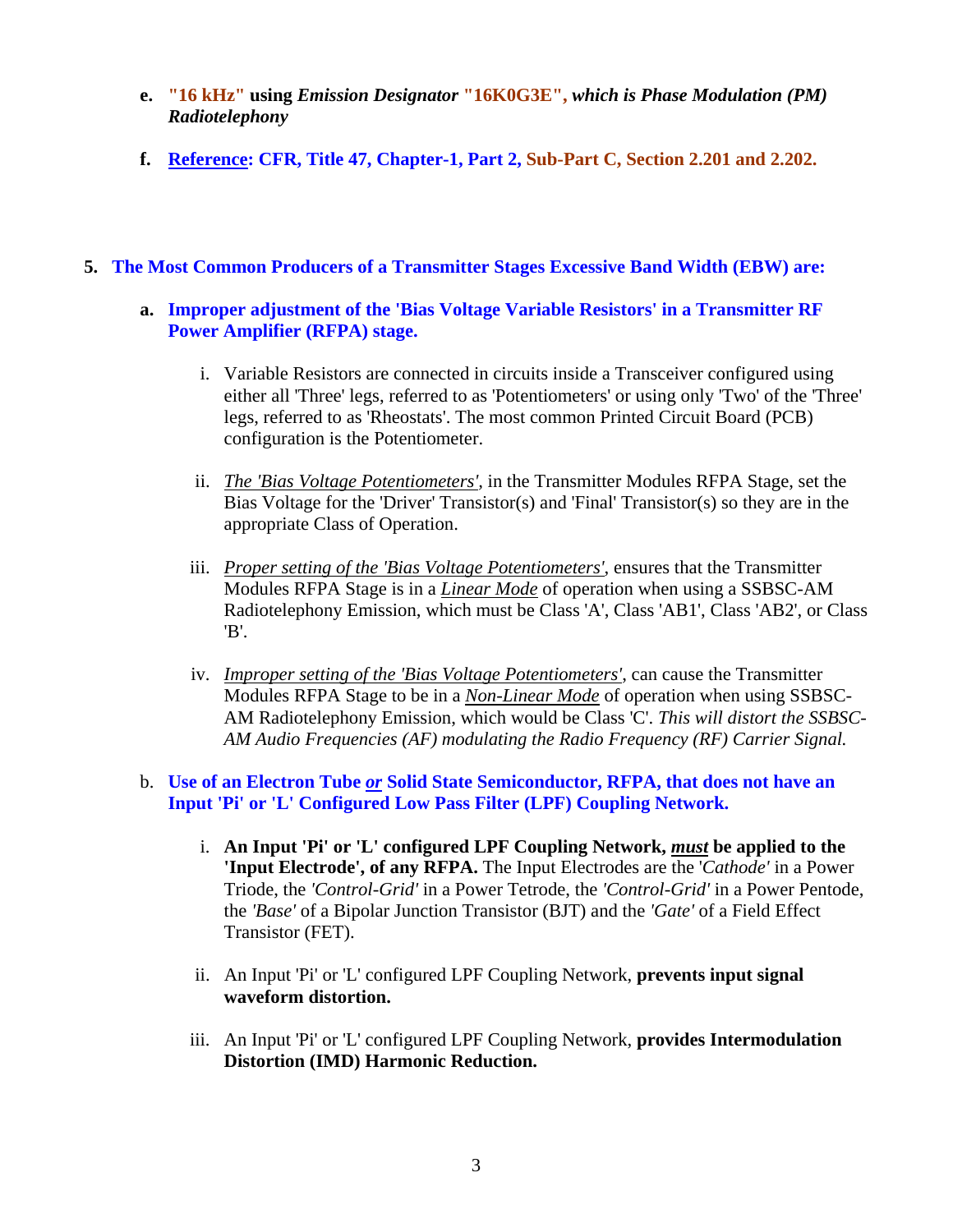- iv. An Input 'Pi' or 'L' configured LPF Coupling Network, **provides Impedance matching between the 'Characteristic Impedance' of the connected Input RF Feed Line and the 'Input Electrode Impedance' of the RFPA.**
- **c. Under-Coupling (also called Under-Loading) a Linear Mode Class 'A', Class 'AB1', Class 'AB2' or Class 'B', Electron Tube or Solid State Semiconductor RF Power Amplifier (RFPA) when using SSBSC-AM mode.**
- **d. Using a Non-Linear Mode Class 'C', Electron Tube or Solid State Semiconductor RF Power Amplifier (RFPA) in SSBSC-AM mode.**
- **e. Setting a Transceiver's Microphone gain to high (set outside the ALC range) and using excessive speech compression and/or processing.**
- **f. Enhancing the Microphone's 'Bass' and 'Treble' Audio Frequencies (AF) outside a 300 Hz ~ 3000 Hz range, which increases the Radio Frequency (RF) signal Band Width (BW).**
- **g. Rules of Thumb for Intermodulation Distortion (IMD) Band Width (BW) are;** 
	- **i. The maximum frequency spacing of IMD products is the difference between the lowest and highest pitched Audio Frequency (AF) modulating the transmitter.**
	- **ii. The total Band Width (BW) occupied by a SSBSC-AM signal, when we include 3rd Order Intermodulation Distortion (IM3) products, is approximately three times the Audio Frequency (AF) Band Width (BW) of the system.**
	- **iii. Any increase in frequency difference between the highest and lowest modulation frequency increases Band Width (BW) greatly. Any increase in level increases the strength of the IMD product in even greater proportion than we might expect.**
	- **iv. The Band Width (BW) of the Transmit Band Pass Filter (BPF) does not set the Band Width (BW) of the signal.**
- **6. Questions from the current Amateur Radio Service "***Technician", "General" and "Amateur Extra Class"* **License Examination Question Pools listed for reference:** 
	- **a.** *"Technician Class License"*  **Examination Question Pool (Effective July 1, 2010):**
		- **i. T4B09 (3): Which of the following is an appropriate receive filter to select in order to minimize noise and interference for SSB reception?** 
			- **1. 500 Hz**
			- **2. 1000 Hz**
			- **3. 2400 Hz (Note: This is the correct answer).**
			- **4. 5000 Hz**
		- **ii. T8A08 (2): What is the "approximate bandwidth" of a SSB voice signal? 1. 1 kHz**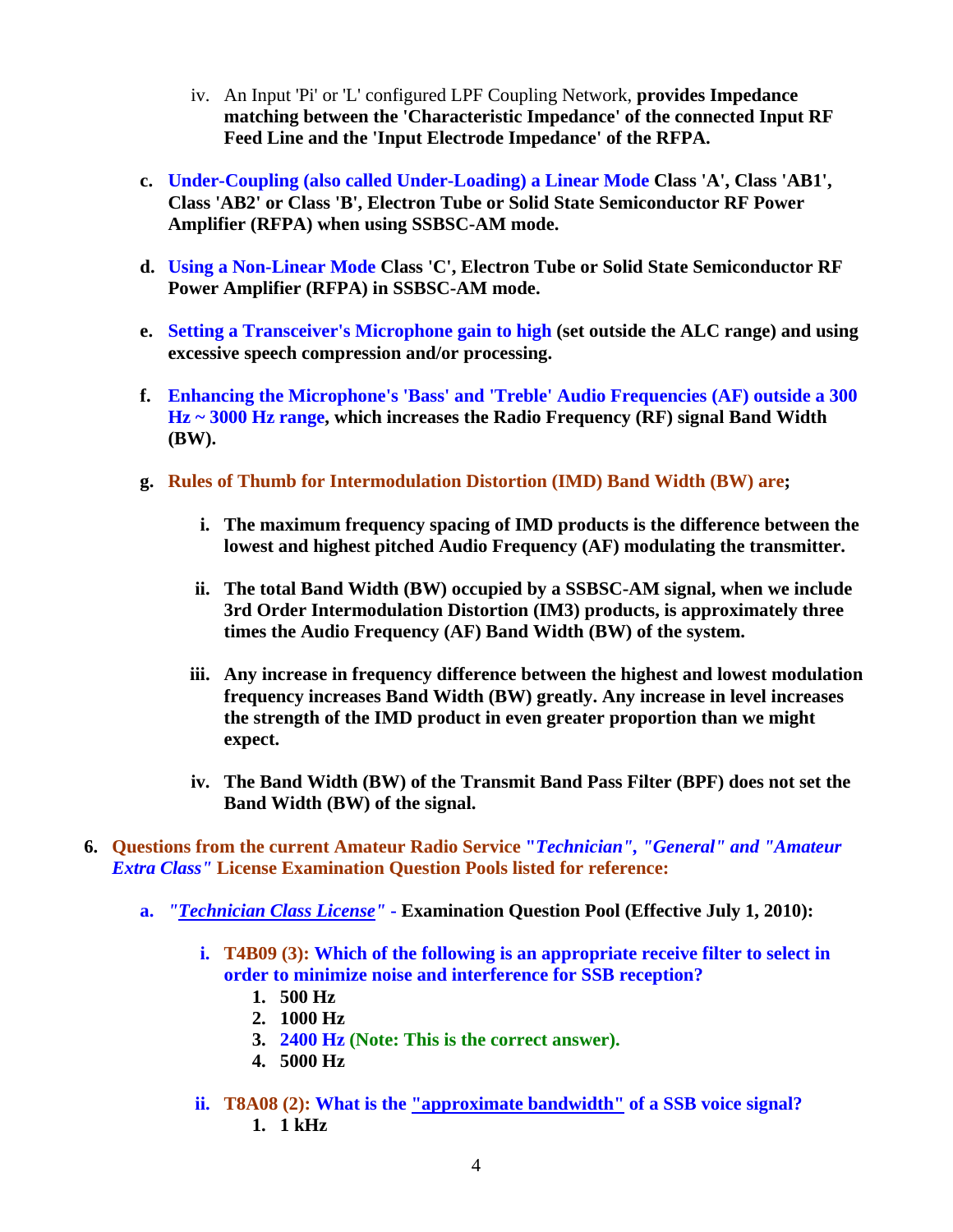- **2. 3 kHz (Note: This is the correct answer)**
	- **a. Note: 2400 Hz (2.4 kHz) and 2200 Hz (2.2 kHz) were a standard Transceiver Transmitter Module, Band Pass Filter (BPF) Band Width (BW) for many years, and Transceiver Manufacturers did not make them adjustable in the transmit mode for a wider Band Width (BW) operation. However the Transceivers Receiver Module, Band Pass Filter (BPF) Band Width (BW) could be narrowed.**
	- **b. Note: The newer Transceivers have the capability to widen the Transmitter BPF BW, but you should not transmit wider than 2.7 kHz on AM - SSBSC (LSB or USB) to allow for "spurs".**
- **3. 6 kHz**
- **4. 15 kHz**
- **b.** *"General Class License"* **Examination Question Pool (Effective July 1, 2011):**
	- **i. G4D08 (3): What frequency range is occupied by a 3 kHz LSB signal when the displayed carrier frequency is set to 7.178 MHz?** 
		- **1. 7.178 to 7.181 MHz**
		- **2. 7.178 to 7.184 MHz**
		- **3. 7.175 to 7.178 MHz (Note: This is the correct answer)**
		- **4. 7.1765 to 7.1795 MHz**
	- **ii. G4D09 (2): What frequency range is occupied by a 3 kHz USB signal with the displayed carrier frequency set to 14.347 MHz?** 
		- **1. 14.347 to 14.647 MHz**
		- **2. 14.347 to 14.350 MHz (Note: This is the correct answer)**
		- **3. 14.344 to 14.347 MHz**
		- **4. 14.3455 to 14.3485 MHz**
	- **iii. G4D10 (1): How close to the lower edge of the 40 meter General Class phone segment should your displayed carrier frequency be when using 3 kHz wide LSB?** 
		- **1. 3 kHz above the edge of the segment (Note: This is the correct answer)**
		- **2. 3 kHz below the edge of the segment**
		- **3. Your displayed carrier frequency may be set at the edge of the segment**
		- **4. Center your signal on the edge of the segment**
	- **iv. G4D11 (2): How close to the upper edge of the 20 meter General Class band should your displayed carrier frequency be when using 3 kHz wide USB?** 
		- **1. 3 kHz above the edge of the band**
		- **2. 3 kHz below the edge of the band (Note: This is the correct answer)**
		- **3. Your displayed carrier frequency may be set at the edge of the band**
		- **4. Center your signal on the edge of the band**
- **c.** *"Amateur Extra Class License"* **Examination Question Pool (Effective July 1, 2012):**